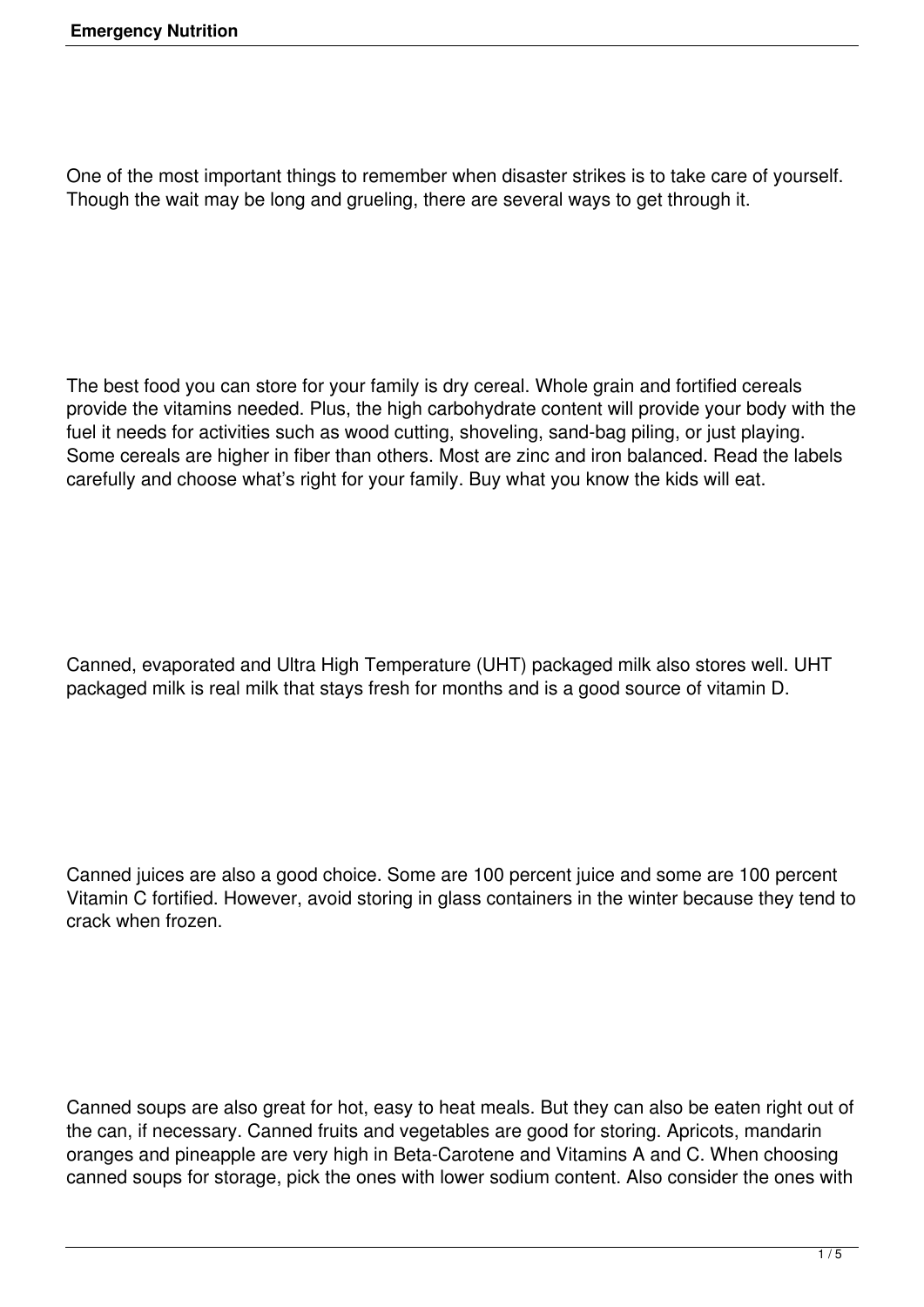vegetables for vitamin and mineral content.

Canned albacore tuna is the healthiest of all canned tuna. It contains omegas and fatty acids other tunas don't. Canned salmon and canned chicken are other good choices. All are low in fat and great on crackers, which can also be stored.

Canned beans (pinto, kidney, black-eyed peas, baked) can be eaten right out of the can. Beans are very filling and are a good source of protein and carbohydrates. Condiments can be stored, but only store the small containers that will be consumed right away. Once they are opened, they will perish. The most important thing to remember is to consume adequate calories - your body needs the fuel.

**Supplies to have on hand:**

Paper plates, paper towels, paper cups

Aluminum foil

Large quart-size freezer bags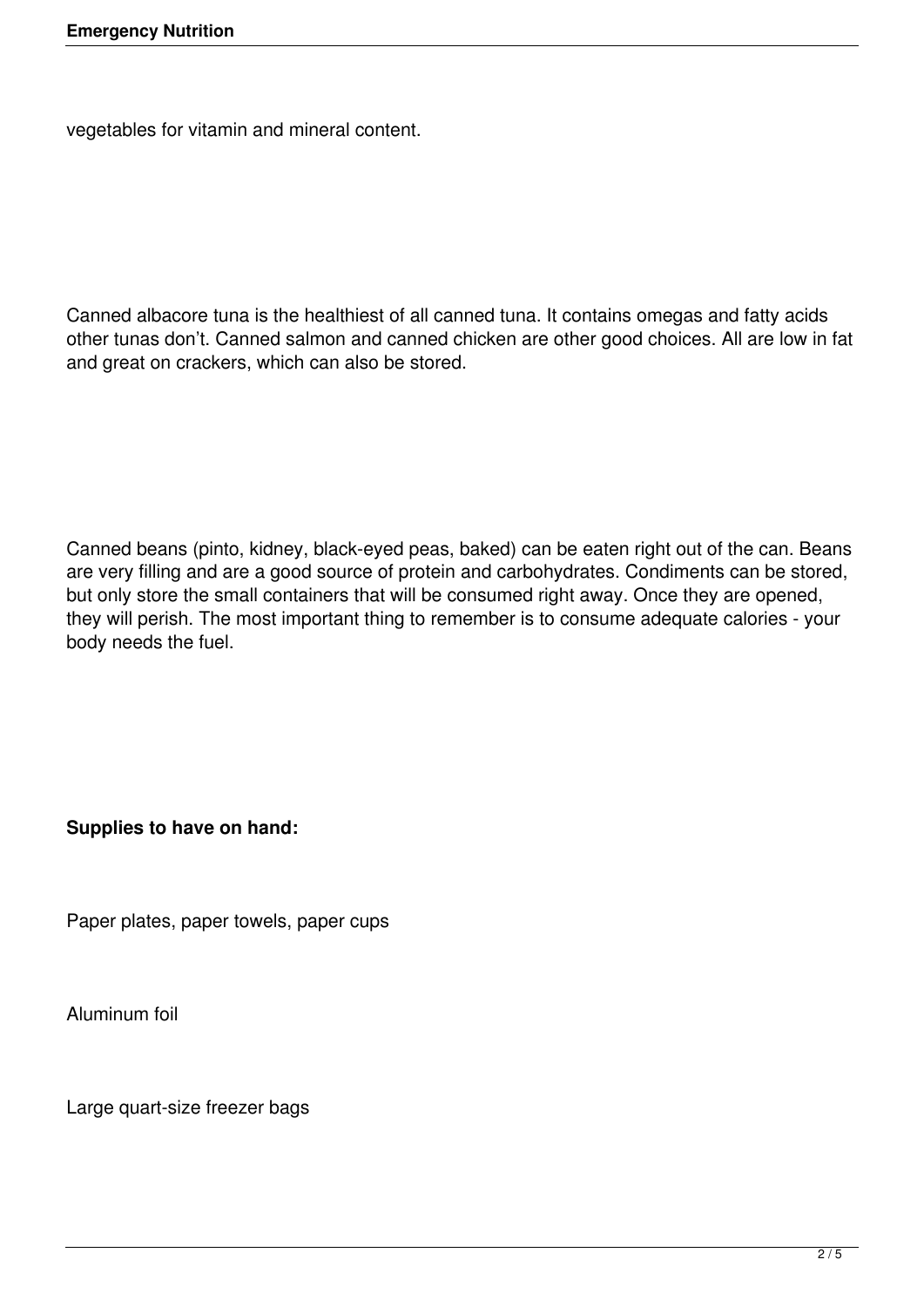Bottled water

Plastic eating utensils

Large, shallow pans

Large, plastic tarps

Hand-held can opener

Garbage bags

Charcoal, charcoal lighter

Kerosene, kerosene lamps & heaters

## **Foods that don't need cooking:**

Bread, bakery products (crackers, pastries, etc.)

Cereal and milk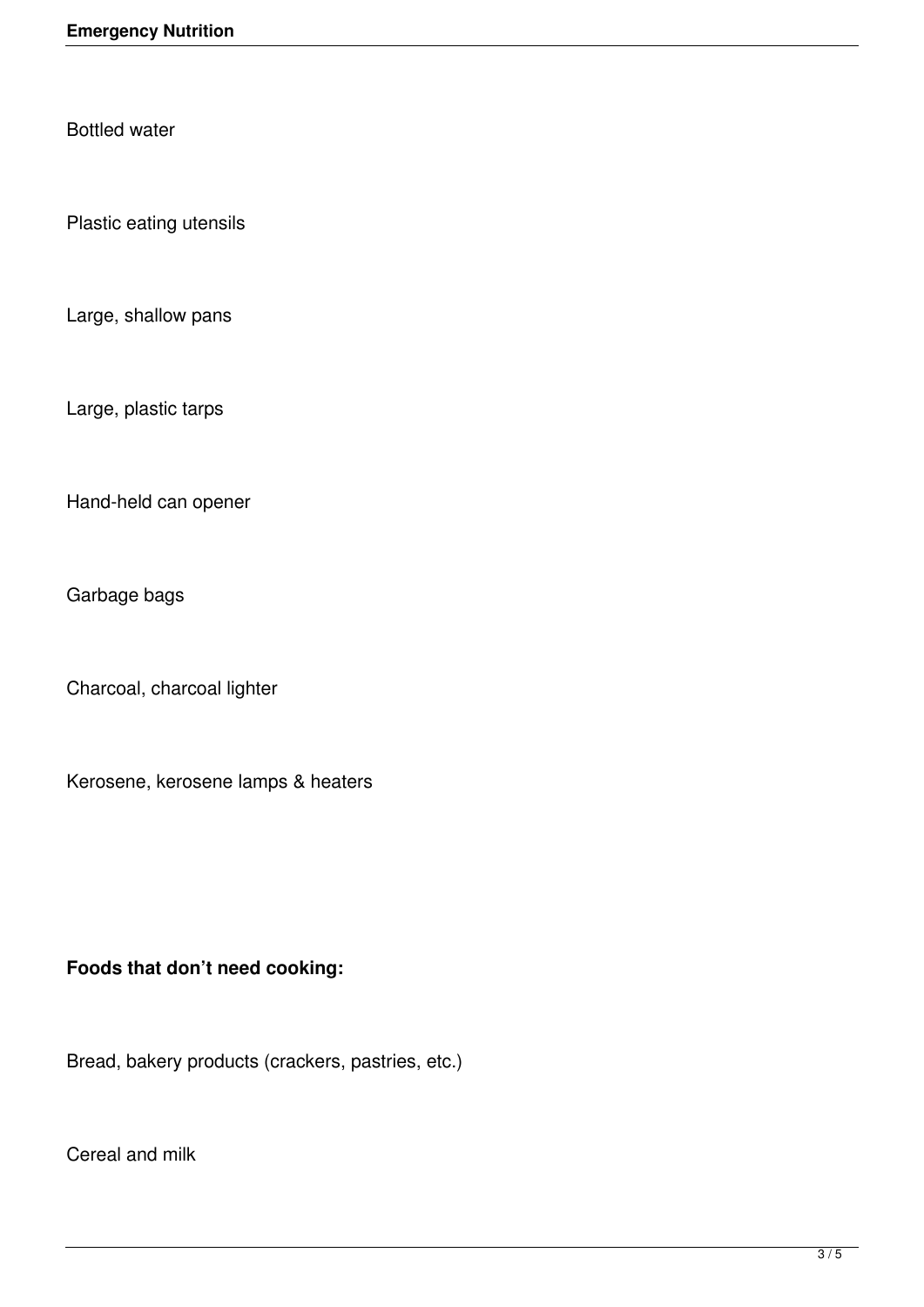Canned meat, tuna, Vienna sausages, etc.

Juices in boxes

Instant drink mixes

Fresh fruit

Peanut butter and jelly

**To keep food from spoiling**

• Do not open freezer. Food will usually stay safe as long as there are ice crystals in it.

• Put perishable items (milk, cheese, fresh meats, etc.) in large quart size freezer bags, or large shallow pans and put in the snow. Cover with large tarps.

• Add snow to coolers to keep perishables cold.